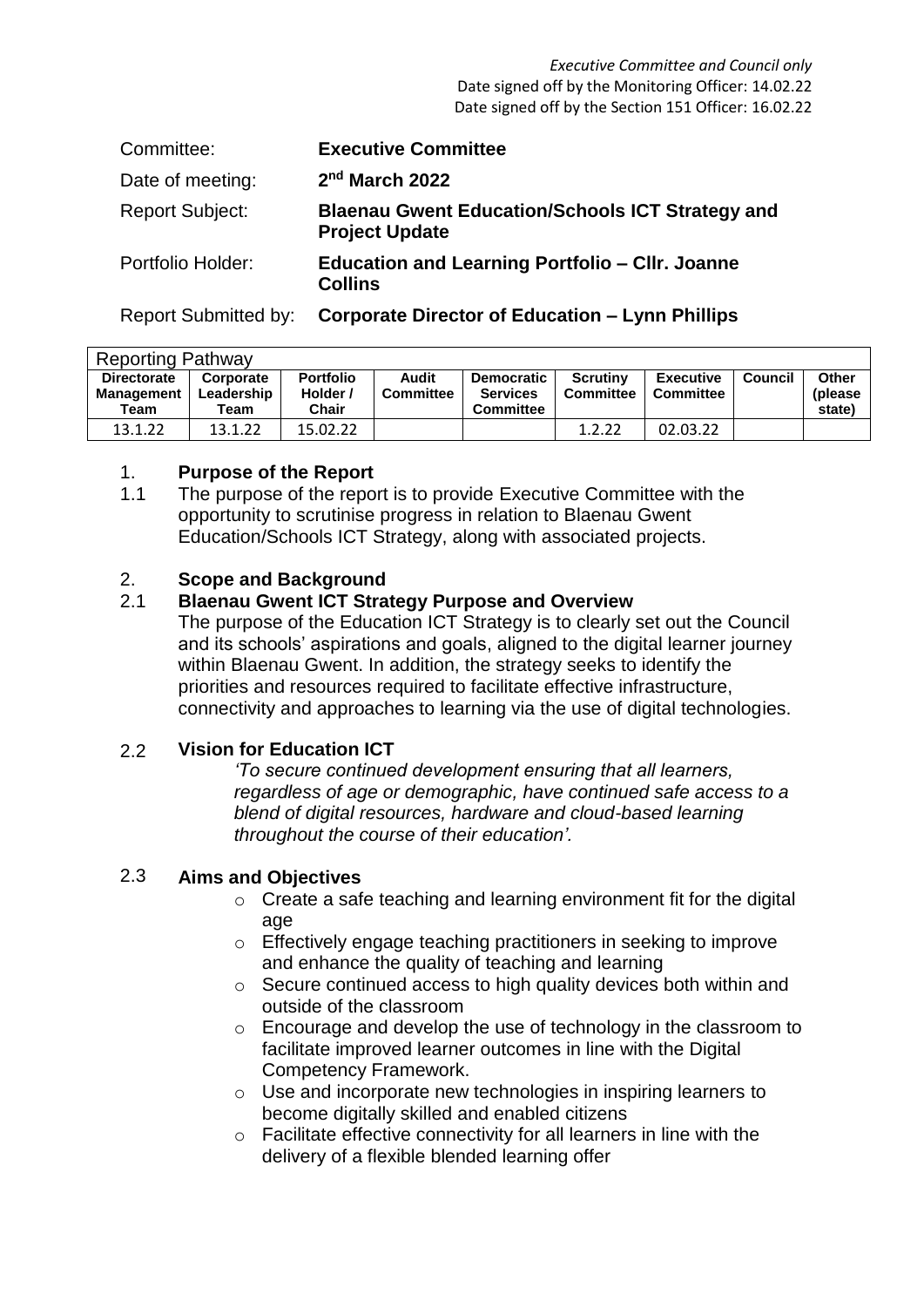o Secure and develop collaboration with key partners and neighbouring authorities to inform localised developments, opportunities and create a regional strategic overview which is aligned to national priorities and associated policy

## 2.4 **Progress to Date**

The Blaenau Gwent Education ICT Strategy Group was re-established post emergency response period and met for the first time since November 2019, on March 18<sup>th</sup> 2021. The Group met 4 times over the course of the last academic session, and have made very good progress towards completion of the draft Education ICT Strategy. There are two remaining aspects which require completion, as follows:

- Delivery Strategy; and,
- Migration to and use of HWB.
- 2.5 Due to the pressures on schools and associated staff resourcing issues during the autumn-term 2021, a decision was taken to hold the final workshop until towards the end of January 2022. This will contribute to the final draft of the delivery strategy section.
- 2.6 Local authorities throughout Wales, have been experiencing issues with connectivity, due to an issue with the Welsh Government Internet filtering solution Websafe, which SRS authorities moved to in September 2020. Welsh Government had highlighted this solution to be more efficient, much simpler and quicker to use for schools. However, to date, these benefits are yet to be realised. BG have experienced outages and reliability issues, which have been escalated to the highest levels within Welsh Government, BT and local authorities in seeking a solution. SRS LAs were informed by Welsh Government in January 2022, that the issues which have been ongoing since the early part of the autumn-term 2021, will be resolved by the end of the second week in January. Once these issues are resolved, we can review the HWB migration strategy and complete the final section of the draft strategy.
- 2.7 The timeline which includes indicative dates for production of the final draft, consultation, approval and implementation can be found in **Appendix 1**.

## 2.8 **ICT Project Progress to Date**

Despite the impact of COVID-19, which resulted in both school access and resourcing issues, along with extensive additional planning and risk assessment requirements; the Infrastructure and Connectivity Project (ICP) was successfully delivered during the 2020/21 academic session. The project has not been without it's challenges and has encountered issues along the way including: facilities issues, Public Sector Broadband and British Telecom technical and resourcing issues, service disruption etc. However, issue management has been strong, and addressed via detailed action plans which are effectively monitored in partnership with the Council and schools.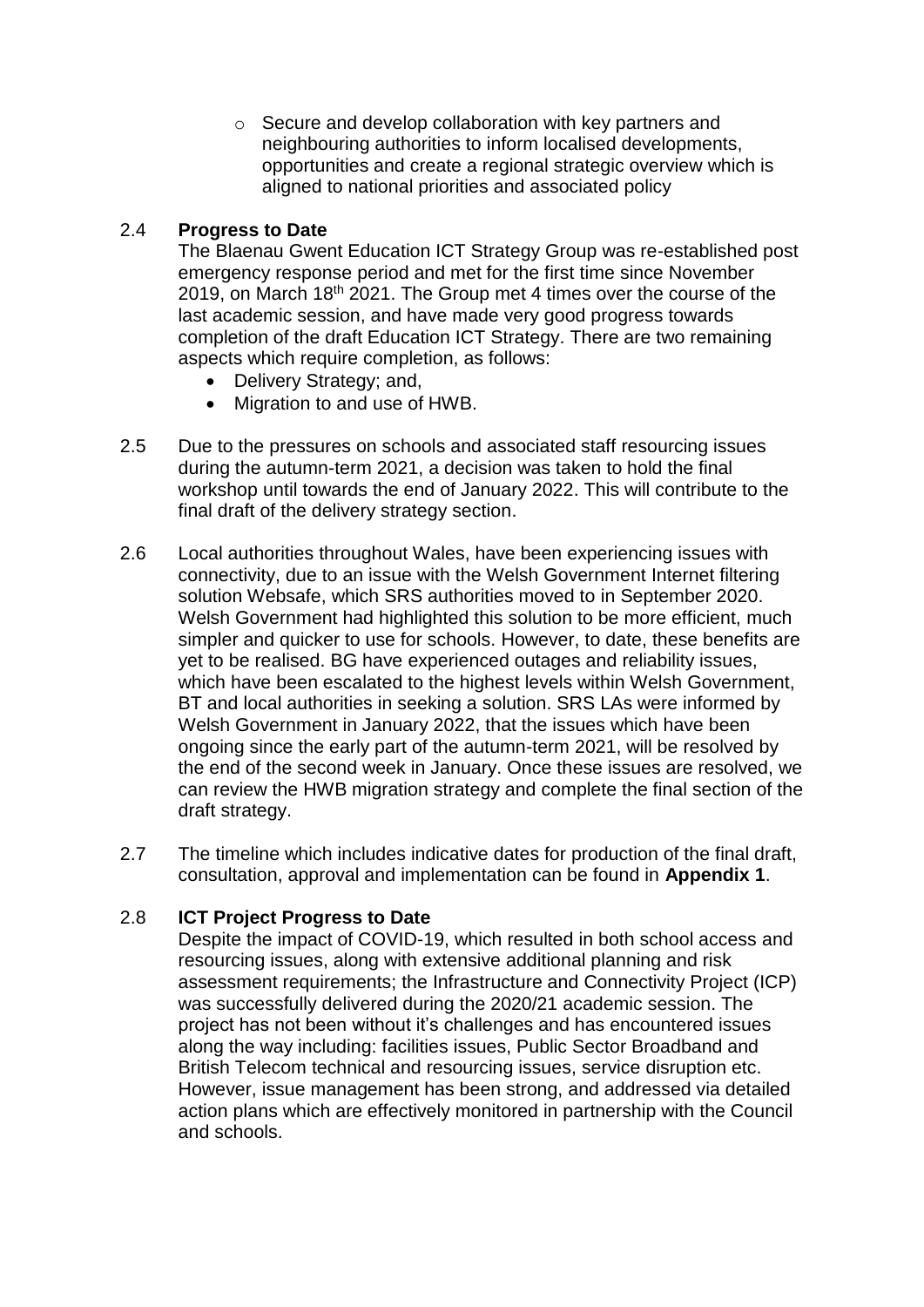- 2.9 The capital investment of £560,000 has achieved the following throughout the school estate:
	- **Migration to the Schools EDU Network** Improving the network infrastructure within schools throughout BG.
	- **Improved internet connectivity and use** Prior to project inception, school usage on the connection peaked at just over 50%. Internet usage in schools is expected to increase following these improvements. Should the capacity for schools have remained the same this would create a bottle neck, which despite faster connection, would mean that schools experience slowness.
	- **School connectivity** Connection between the school and the central infrastructure. Achieving LiDW 2020 aspirations for all schools; i.e. 100MB for primary schools and 1GB for secondary schools, for middle schools on separate sites the primary and secondary requirements apply.
	- In-school infrastructure to ensure **effective internet access to meet current and future** requirements and aspirations (switches and wireless).
	- **Internal connectivity**  the BG standard is defined as infrastructure and connectivity for every person in the school (student, teacher, adult) to have a maximum **1.5 internet connected devices simultaneously in appropriate areas**.
	- Provision of **secure remote access for teachers, pupils, parents and governors**.
	- **Centralised infrastructure including** school file storage, infrastructure licensing, software deployment servers (SCCM).
	- **Secure e-safety** infrastructure arrangements to include web filtering, anti-virus protection, and Bring Your Own Device (BYOD).
	- **Centralised SIMS**  ensuring consistency and continuity of access.

## 2.10 **Welsh Government Hwb EdTech Initiative**

During 2019, the Welsh Government launched the Hwb EdTech (HET) initiative, which over a 3-year period, will realise an investment of over £2 million (£900,000 over waves 1 and 2) throughout the school estate. The status of the ICP placed Blaenau Gwent in a strong position to further enhance the infrastructure in line with the first 3 waves of Hwb EdTech funding. Welsh Government stipulated that waves need to be signed off sequentially. Waves 1-3 of the Hwb EdTech Programme were completed on January 31st 2021. The Council and SRS are currently working towards the completion of Wave 4, having already replaced over 40% of end of life devices, which equates to 4,194 devices in total to date.

## 2.11 **Digitally Disadvantaged Learners (DDL)**

The Council are working with the Shared Resource Service and its schools, in order to undertake a fundamental review of both the provision and demand. The strategy to date, has involved the repurposing of end of life devices using Neverware software, which is carried out by the Shared Resource Services via the current SLA team. However, there is a licence cost involved with the Neverware product, which requires renewal on an annual basis. To date, funding has been obtained via a variety of sources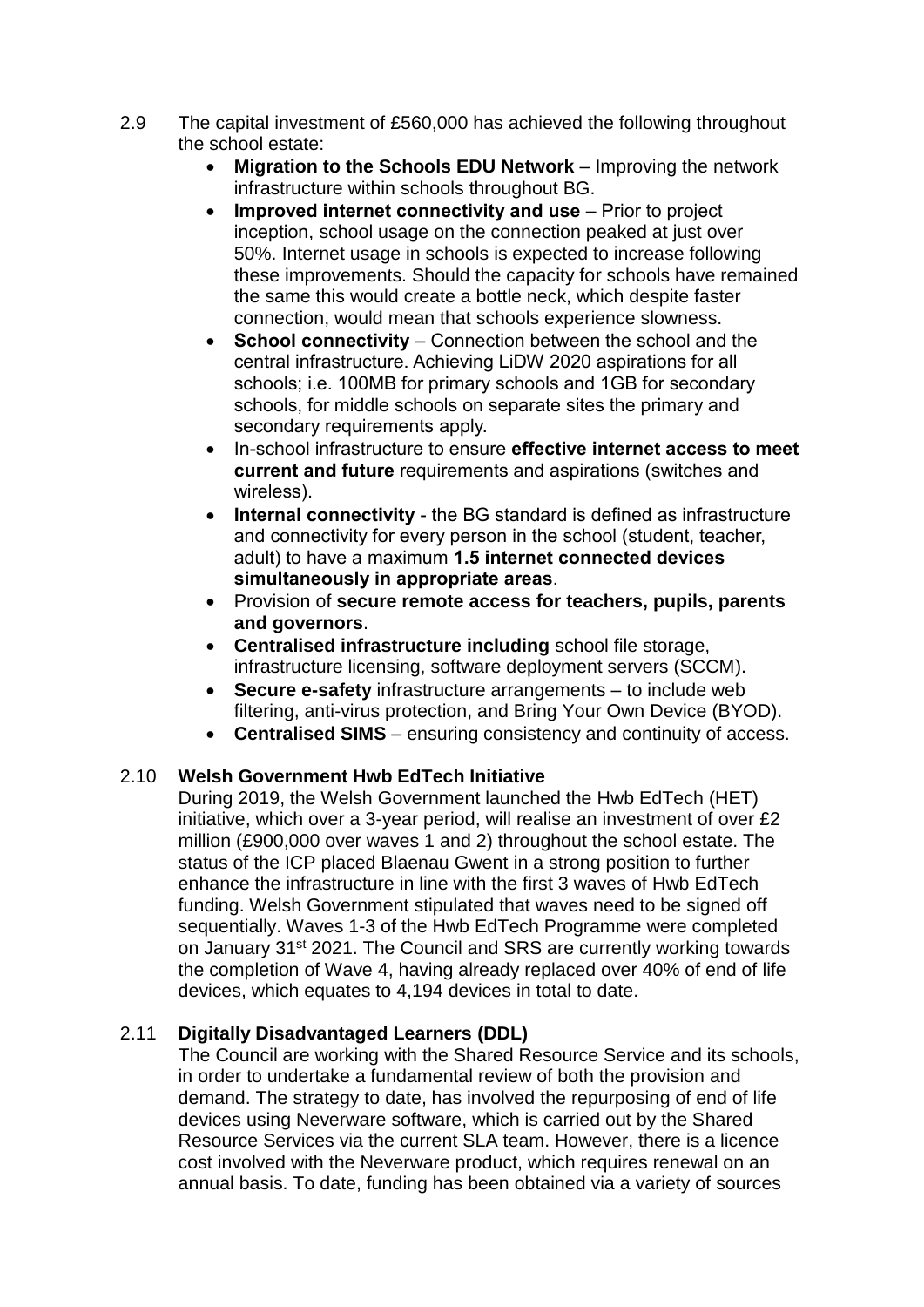as follows: Welsh Government Hwb EdTech Programme, the Welsh Government Hardship Grant and the Council, in order to establish and deliver this project.

2.12 Device requirements for digitally disadvantaged learners are regularly reviewed in partnership with schools, with a view to identifying, rebuilding and distributing devices in line with demand. Currently, 1,359 devices and 161 Mi-Fi units have been distributed to digitally disadvantaged learners, the allocation and management of which, is undertaken by the schools in partnership with SRS and the Council.

## 2.13 **Sustainability**

It has been agreed that the Neverware licences for 682 of the current DDL device allocation, will be supported by the Welsh Government until July 2022. Additional devices over and above those funded by Welsh Government, will require a Neverware licences at a cost of £25 per device, per annum. The Council has been supporting connectivity for the Mi-Fi devices at a cost of approx. £2,135 per calendar month between Spring 2020 and Spring 2022. Ongoing costs associated with the Mi-Fi connectivity (the devices/units themselves have been purchased via the Council), will be taken over by schools from January 2022.

2.14 A review process commenced with schools during the spring-term, in order to inform the development of school device sustainability plans from January 2022. In addition to DDL device management, school-based device replacement sustainability planning is in development for implementation from April 2022. This will ensure that the device replacement strategy of at least 20% of end of life devices per annum, in line with the device audit and review process.

## 2.15 **SRS Service Level Agreement (SLA)**

The SRS SLA is coming to the end of the existing 3-year cycle (April 2019 – April 2022), and is currently under review in line with the Council's SLA programme. Headteacher and Governor engagement sessions are planned throughout January and February 2022.

- 2.16 The SRS Education Service aims to provide a comprehensive and allinclusive offering that caters for the needs of the school and underpinned by the SLA agreement between schools and the SRS. The SLA provision covers:
	- Management and monitoring of the ICT infrastructure and hardware in schools such as switches, access points and caching servers.
	- Management and monitoring of the central ICT infrastructure.
	- Day to day technical support, school visits and end user device management.
	- High quality technical advice, project planning and problem resolution.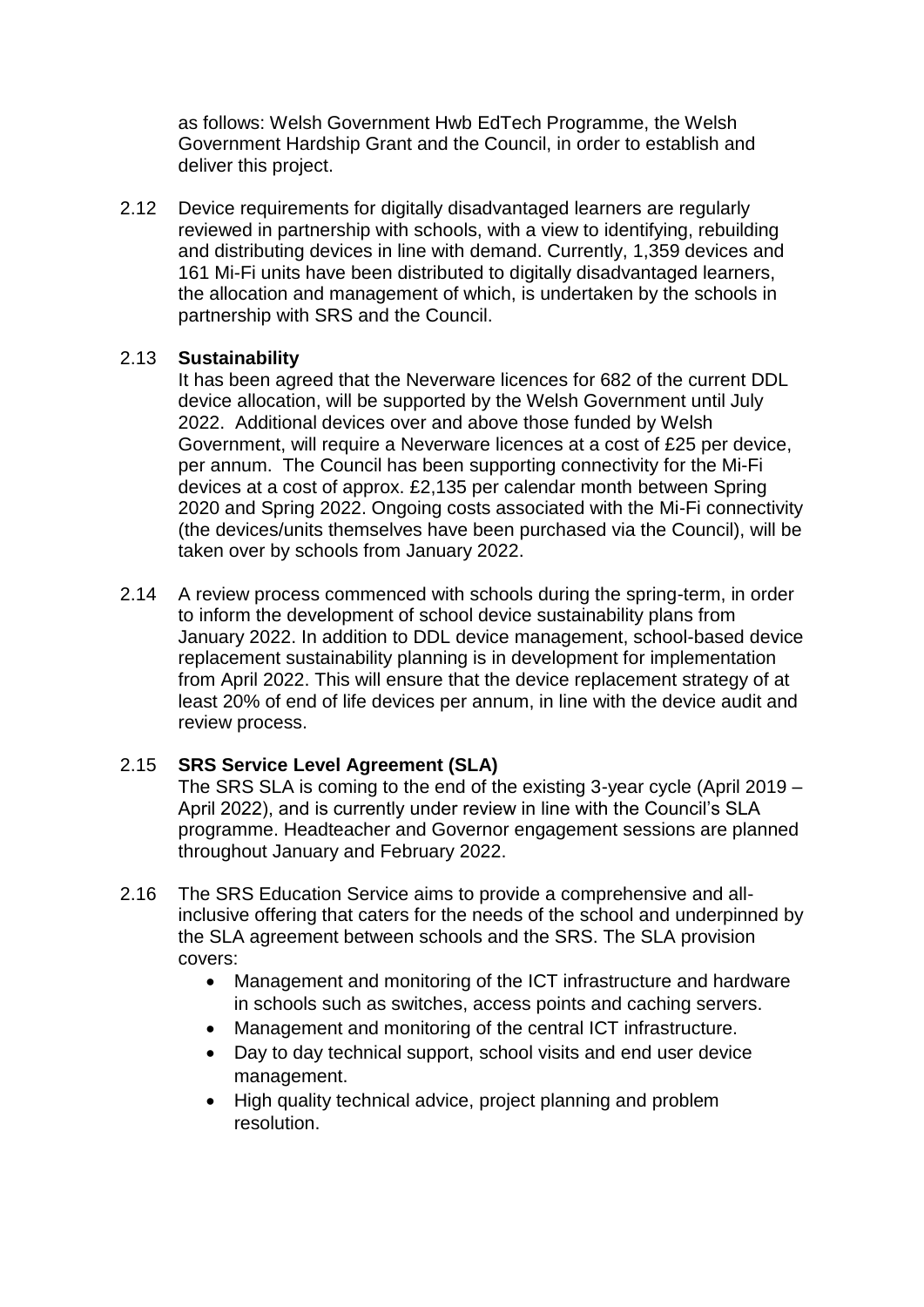- 2.17 The service has significantly moved forward over the last 18 months, reshaping to continue to deliver a high quality service despite the backdrop of the global pandemic. Blaenau Gwent schools have been supported with:
	- The Hwb EdTech programme delivery including the device roll-out project.
	- Design, implementation and review of the Digitally Disadvantaged Learners strategy.
	- A home working response team dedicated to meeting the needs of staff and students as we moved away from an education setting to 'blended learning'.
	- Safeguarding schools against cyber threats.
	- Maintaining the integrity of associated systems.

Ensuring the platform and service provided is relevant to school's needs.

## 3. **Options for Recommendation**

- 3.1 **Option 1:** The Executive Committee accepts the report.
- 3.2 **Option 2:** The Executive Committee considers the report, and provides comments relating to the current monitoring and reporting processes.
- 4. **Evidence of how does this topic supports the achievement of the Corporate Plan / Statutory Responsibilities / Blaenau Gwent Wellbeing Plan**
- 4.1 Education is a Strategic priority within the Council's Corporate Plan, of which the development and sustainability of school-based ICT provision is an essential component in relation to teaching, learning and pupil outcomes.
- 4.2 Welsh Government has developed the Digital Competency Framework (in line with the Donaldson report, and 'A Curriculum for Wales – a Curriculum for Life', 2015). The DCF establishes a framework for the delivery of ICT across the curriculum that will enable the development of a digitally skilled pupil population in the use of technologies, whilst preparing them for future progression routes and career pathways.

## 5. **Implications Against Each Option**

# 5.1 **Impact on Budget (short and long term impact)**

There are no new or additional budgetary implications for the Council associated with the ICT Strategy. There is, however, an agreed approach to infrastructure and device sustainability, which has previously been approved via the Council's political process, and will be subject to continued monitoring and review. This involves:

- **Future infrastructure costs** will be funded by continuing the existing ISB top slice (£50,000) to generate further prudential borrowing. This will realise a further investment of circa £500,000.
- **Future device costs** will be funded via school budgets on an annual basis, in line with each individual school's sustainability plan.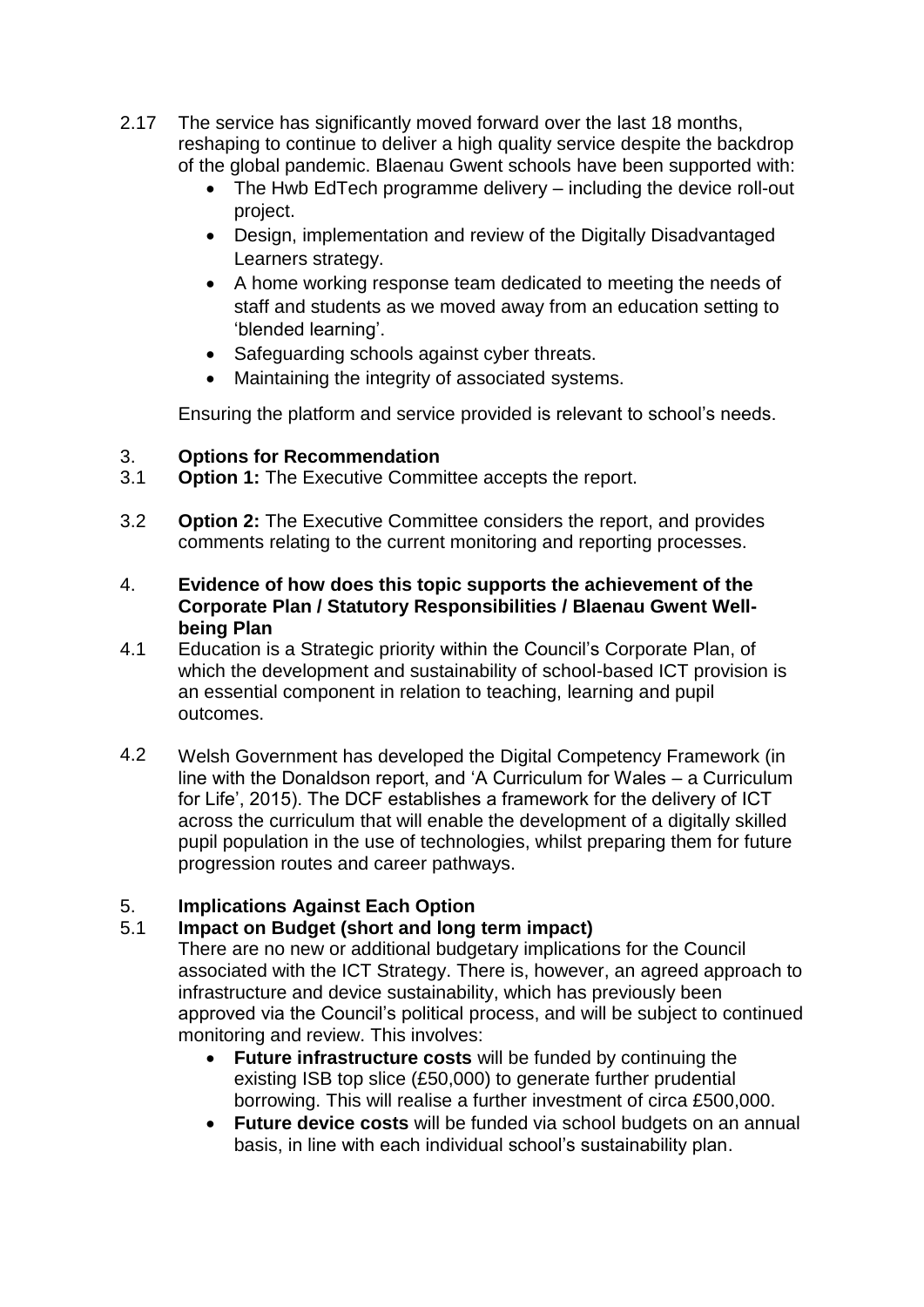- 5.1.1 The SRS Service Level Agreement review is underway, with cost plans programmed for circulation among school leaders and governance, during the latter part of January 2022.
- 5.1.2 The ICP project was delivered on profile as was the Digitally Disadvantaged Learner Project. Welsh Government Hwb EdTech Funding received for Wave 4 to date, is as follows: £293,293.35. Education are presently awaiting confirmation of further funding to complete this Wave, having highlighted to Welsh Government our current status and future requirements.

## 5.2 **Risk including Mitigating Actions**

The primary risk is failure to deliver an effective ICT strategy in line with the WG Education Digital Standards, which facilitates and enhances delivery aligned to the Digital Competency Framework and the new Curriculum for Wales. However, this is largely mitigated due to the following:

- The Infrastructure and Connectivity Project has successfully been delivered, along with Waves 1-3 of the Hwb EdTech Programme. Wave 4 implementation is currently underway, and progressing as programmed and in line with the financial profile.
- Sustainability sessions have taken place in order to inform the device refresh and replacement programme, along with the development of the ICT Strategy. As a result, school's ICT Sustainability Plans have been drafted and will be reviewed in the early part of the Spring-term 2022, for implementation in the 2022/23 financial year.
- Strong progress has been made in line with the development of the Education ICT Strategy, which is scheduled for consultation in the Spring-term 2022, and implementation from September 2022.
- The Website/PSA issues continue to be subject to daily monitoring and escalation processes, with school's connectivity having been negatively affected – particularly during the latter part of the Autumn-term 2021. These issues have been escalated to the highest level, with WG having produced an action plan to address them. An effective communications plan is in place, which has been developed in partnership with SRS and neighbouring authorities, to ensure that schools are in receipt of up to date information in order to aid planning, engagement and delivery.
- There is continued engagement with school's via headteachers, regarding both the projects and individual school needs
- Device and infrastructure audits have been undertaken for all schools and are update annually, meaning that the Council, SRS and schools have an excellent working knowledge of provision.

## 5.3 **Legal**

There are no direct legal implications associated with this report.

## 5.4 **Human Resources**

There are no direct legal implications associated with this report.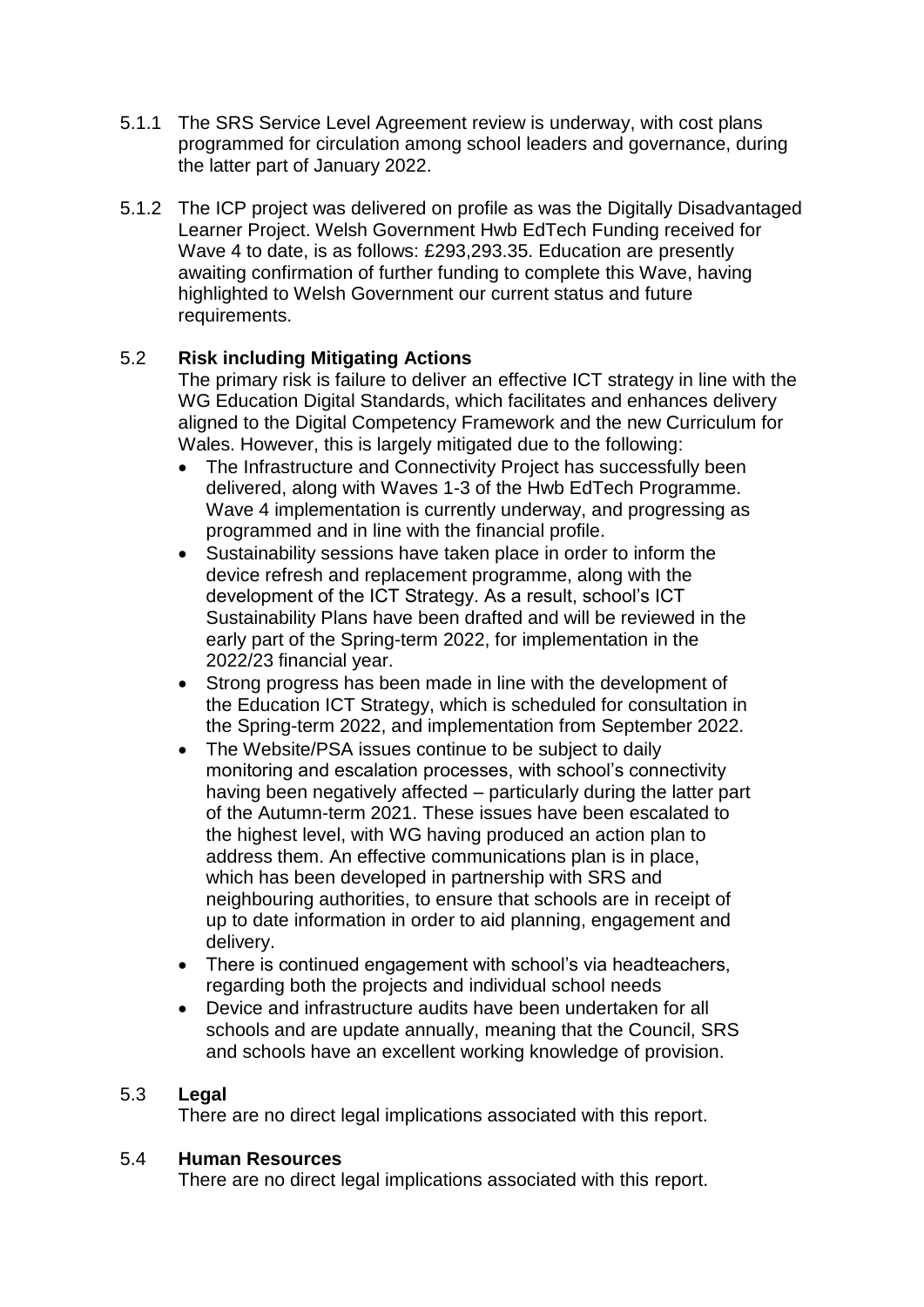## 6. **Supporting Evidence**

## 6.1 **Performance Information and Data**

To date the following outcomes have been achieved:

- 1,359 devices and 161 Mi-Fi units have been distributed to digitally disadvantaged learners.
- 4,194 devices have been ordered to replace end of life devices throughout the school estate.
- 30 out of 30 school sites have been fully migrated and their connectivity addressed under the ICP. Infrastructure upgrades have been completed in 30 out of 30 school sites.
- Device and infrastructure audits have been completed and updated for all schools.

# 6.2 **Expected outcome for the public**

The primary outcomes associated with projects are driven by two key education objectives:

- Improved quality of teaching and learning via the development of a fit for purpose ICT infrastructure; and,
- Improved standards of education, pupil attainment and outcomes.

#### - 6.3 **Involvement (consultation, engagement, participation)**

Stakeholder and end user needs and engagement are of paramount importance, and a key focus of the strategy and associated projects. The strategy will be subject to consultation, which will be used to inform development, delivery, progression and learning.

#### 6.4 **Thinking for the Long term (forward planning)**

The projects and Blaenau Gwent ICT Strategy will be form part of a 10-year plan in addressing classroom delivery, ICT infrastructure, connectivity and device-based sustainability, throughout Blaenau Gwent school estate.

6.4.1 Shared Resource Service Wales SLA, will be reviewed with schools on a 3 yearly basis in line with the economic life of the assets. The SLA will ensure that SRS are able to provide the required level of support in managing the infrastructure and connectivity requirements of Blaenau Gwent's schools.

# 6.5 **Preventative focus**

The ICP and Hwb EdTech Projects, along with the strategy aim to address existing ICT issues and enhance provision, whilst ensuring parity of provision throughout the school estate and ensuring a sustainable strategic approach which creates consistency.

## 6.6 **Collaboration / partnership working**

Both the strategy projects require a collaborative approach in terms development, implementation, monitoring and progression. This is carried out via the ICT Strategy Group, Project, Welsh Government and SRS delivery team and strategic planning meeting.